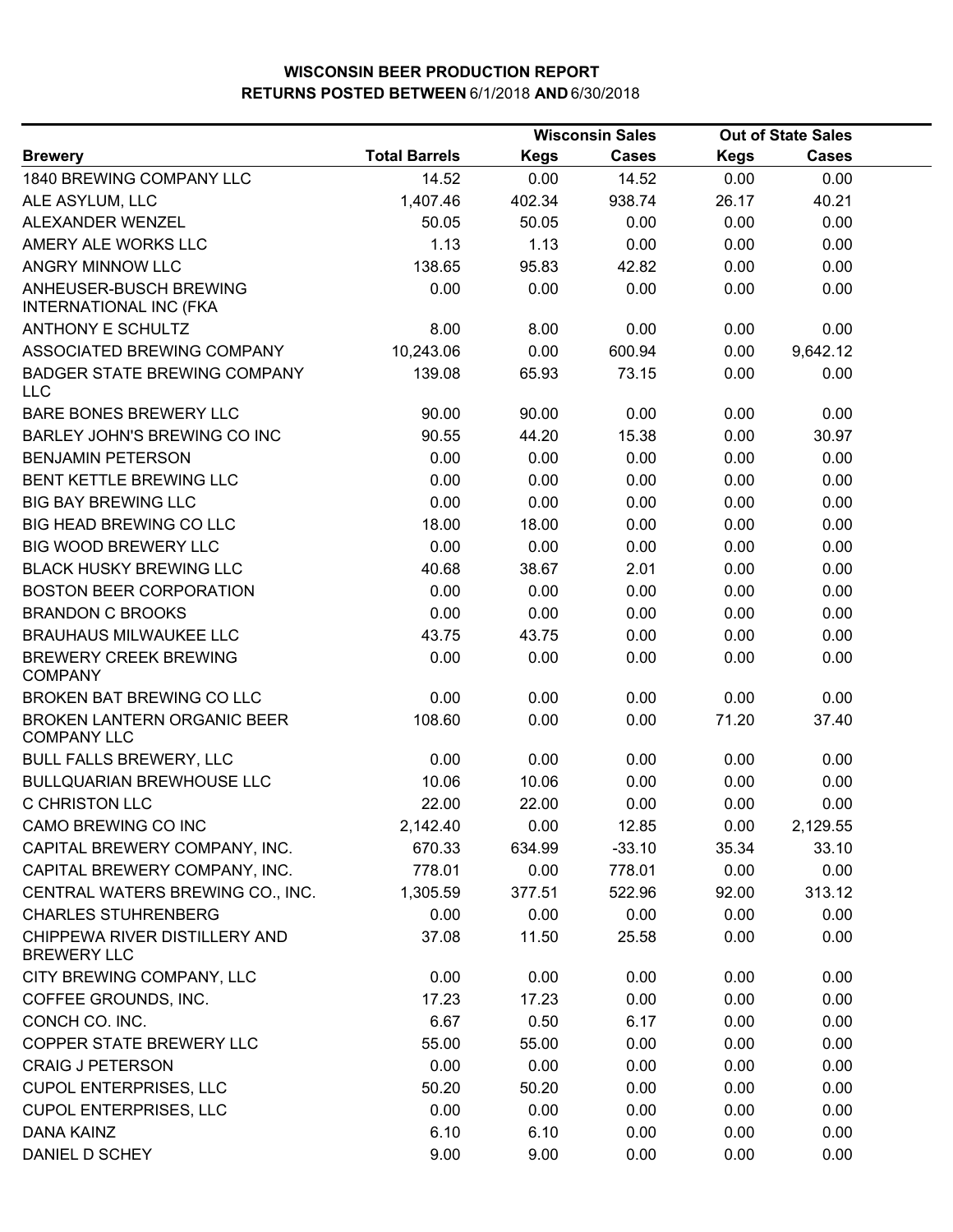|                                                            |                      | <b>Wisconsin Sales</b> | <b>Out of State Sales</b> |             |              |  |
|------------------------------------------------------------|----------------------|------------------------|---------------------------|-------------|--------------|--|
| <b>Brewery</b>                                             | <b>Total Barrels</b> | <b>Kegs</b>            | Cases                     | <b>Kegs</b> | <b>Cases</b> |  |
| DANIEL M STOLT                                             | 40.93                | 29.83                  | 11.10                     | 0.00        | 0.00         |  |
| DAS VENTURES INC.                                          | 0.00                 | 0.00                   | 0.00                      | 0.00        | 0.00         |  |
| <b>DAVID A ANDERSON</b>                                    | 1.00                 | 1.00                   | 0.00                      | 0.00        | 0.00         |  |
| DAVID A KNUTH                                              | 40.00                | 40.00                  | 0.00                      | 0.00        | 0.00         |  |
| DELAFIELD BREWHAUS LLC                                     | 59.70                | 59.70                  | 0.00                      | 0.00        | 0.00         |  |
| <b>DENNIS E ERB</b>                                        | 3.00                 | 3.00                   | 0.00                      | 0.00        | 0.00         |  |
| DIAGEO AMERICAS SUPPLY INC                                 | 43,949.21            | 0.00                   | 0.00                      | 0.00        | 43,949.21    |  |
| DJ FEDDERLY MANAGEMENT<br><b>CONSULTANT LLC</b>            | 2.00                 | 2.00                   | 0.00                      | 0.00        | 0.00         |  |
| DOOR COUNTY BREWING CO LLC                                 | 0.00                 | 0.00                   | 0.00                      | 0.00        | 0.00         |  |
| DOOR COUNTY BREWING CO LLC                                 | 481.00               | 481.00                 | 0.00                      | 0.00        | 0.00         |  |
| DRIFTLESS BREWING COMPANY LLC                              | 11.00                | 11.00                  | 0.00                      | 0.00        | 0.00         |  |
| <b>DUBUQUE BREWING &amp; MALTING</b><br><b>COMPANY LLC</b> | 7.22                 | $-0.87$                | 0.87                      | 2.87        | 4.35         |  |
| EAGLE TRACE BREWING COMPANY<br>LLC                         | 49.60                | 47.75                  | 1.85                      | 0.00        | 0.00         |  |
| EAGLE TRACE BREWING COMPANY<br><b>LLC</b>                  | 0.00                 | 0.00                   | 0.00                      | 0.00        | 0.00         |  |
| ENLIGHTENED BREWING COMPANY<br>LLC.                        | 16.67                | 16.67                  | 0.00                      | 0.00        | 0.00         |  |
| <b>ESSER DISTRIBUTING CO INC</b>                           | 0.00                 | 0.00                   | 0.00                      | 0.00        | 0.00         |  |
| EVANS BREWING COMPANY INC                                  | 44.38                | 0.00                   | $-0.01$                   | 0.00        | 44.39        |  |
| FK&P, LLC                                                  | 0.00                 | 0.00                   | 0.00                      | 0.00        | 0.00         |  |
| FERMENTORIUM BEVERAGE<br><b>COMPANY LLC</b>                | 77.63                | 49.29                  | 28.34                     | 0.00        | 0.00         |  |
| FFATS BREWING COMPANY, LLC                                 | 10.00                | 10.00                  | 0.00                      | 0.00        | 0.00         |  |
| FIFTH WARD BREWING COMPANY LLC                             | 34.17                | 34.17                  | 0.00                      | 0.00        | 0.00         |  |
| FIVE STAR BREWING CO INC.                                  | 933.47               | 0.00                   | 6.60                      | 0.00        | 926.87       |  |
| FOX RIVER BREWING COMPANY II, LLC                          | 172.00               | 172.00                 | 0.00                      | 0.00        | 0.00         |  |
| FOX RIVER BREWING COMPANY, LLC                             | 104.39               | 104.39                 | 0.00                      | 0.00        | 0.00         |  |
| <b>FRESAR INC</b>                                          | 1.13                 | 0.81                   | 0.32                      | 0.00        | 0.00         |  |
| <b>FULTON LLC</b>                                          | 43.32                | 14.00                  | 29.32                     | 0.00        | 0.00         |  |
| GD3, LLC                                                   | 253.00               | 253.00                 | 0.00                      | 0.00        | 0.00         |  |
| GD4, LLC                                                   | 50.20                | 50.20                  | 0.00                      | 0.00        | 0.00         |  |
| <b>GEORGE BREGAR</b>                                       | 44.32                | 44.32                  | 0.00                      | 0.00        | 0.00         |  |
| <b>GIANT JONES BREWING LLC</b>                             | 2.60                 | 2.60                   | 0.00                      | 0.00        | 0.00         |  |
| GJS SALES, INC.                                            | 0.00                 | 0.00                   | 0.00                      | 0.00        | 0.00         |  |
| <b>GOOD CITY BREWING LLC</b>                               | 394.04               | 157.84                 | 236.20                    | 0.00        | 0.00         |  |
| <b>GRANT PAULY</b>                                         | 635.47               | 255.78                 | 346.92                    | 24.50       | 8.27         |  |
| <b>GRAY BREWING CO.</b>                                    | 144.27               | 86.84                  | 11.70                     | 34.33       | 11.40        |  |
| <b>GREEN BAY BREWING COMPANY</b>                           | 387.19               | 151.36                 | 235.83                    | 0.00        | 0.00         |  |
| <b>GREENVIEW BREWING LLC</b>                               | 23.34                | 13.82                  | 9.52                      | 0.00        | 0.00         |  |
| <b>GUY R LILJA</b>                                         | 0.00                 | 0.00                   | 0.00                      | 0.00        | 0.00         |  |
| HACIENDA BREWING CO., LLC                                  | 36.00                | 36.00                  | 0.00                      | 0.00        | 0.00         |  |
| HANSON BREWING COMPANY LLC                                 | 0.00                 | 0.00                   | 0.00                      | 0.00        | 0.00         |  |
| HIGHHOLDER BREWING COMPANY,<br>LLC                         | 1.50                 | 1.50                   | 0.00                      | 0.00        | 0.00         |  |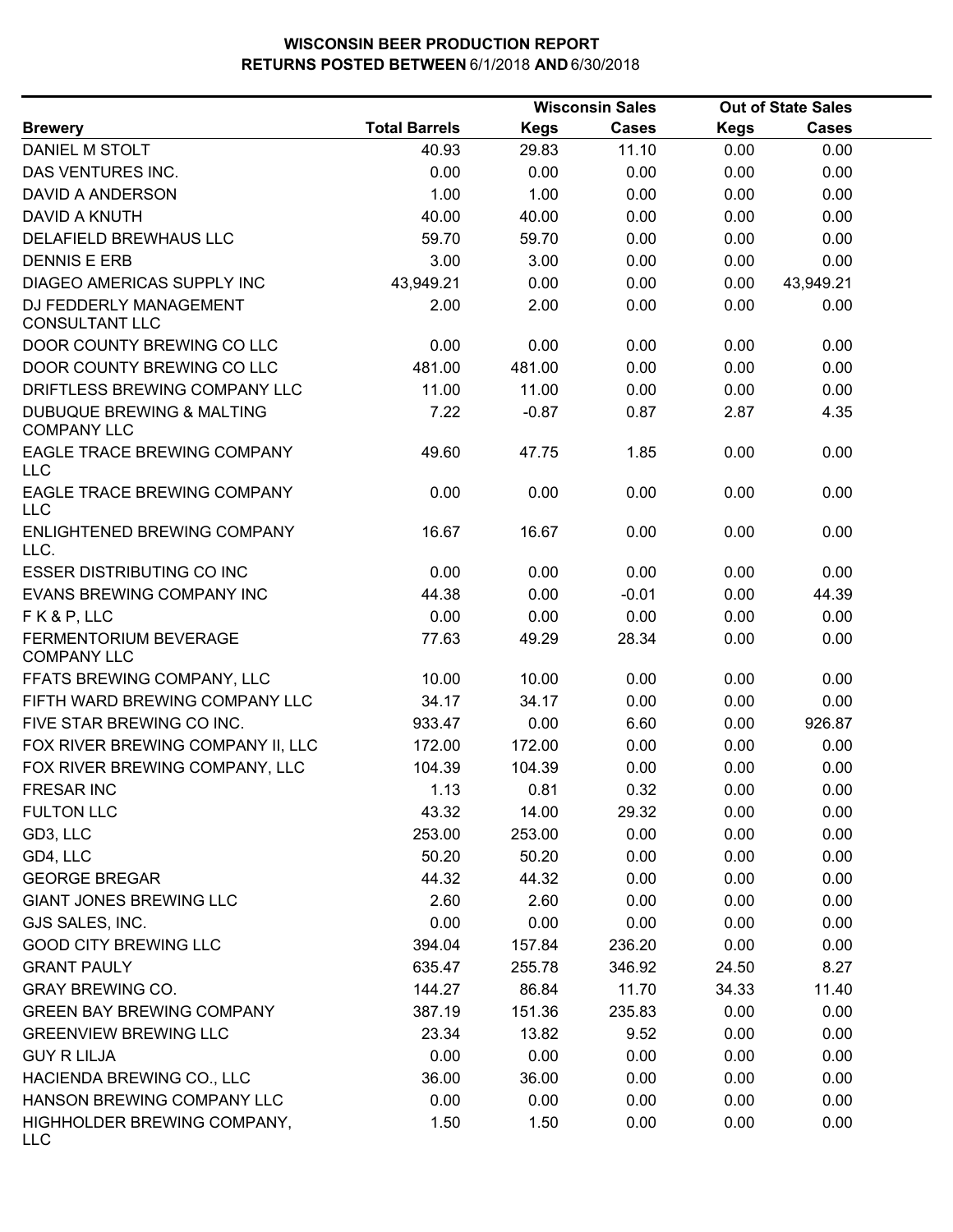|                                             |                      |             | <b>Wisconsin Sales</b> |             | <b>Out of State Sales</b> |  |
|---------------------------------------------|----------------------|-------------|------------------------|-------------|---------------------------|--|
| <b>Brewery</b>                              | <b>Total Barrels</b> | <b>Kegs</b> | <b>Cases</b>           | <b>Kegs</b> | <b>Cases</b>              |  |
| HILLSBORO BREWING COMPANY LLC               | 51.04                | 35.00       | 16.04                  | 0.00        | 0.00                      |  |
| HOOPS OF DANE COUNTY, INC.                  | 0.00                 | 0.00        | 0.00                   | 0.00        | 0.00                      |  |
| HOOPS OF DANE COUNTY, INC.                  | 0.00                 | 0.00        | 0.00                   | 0.00        | 0.00                      |  |
| HOOPS OF DANE COUNTY, INC.                  | 0.00                 | 0.00        | 0.00                   | 0.00        | 0.00                      |  |
| HOP & BARREL BREWING COMPANY,<br><b>LLC</b> | 92.52                | 71.87       | 20.65                  | 0.00        | 0.00                      |  |
| HOP HAUS BREWING COMPANY LLC                | 22.00                | 22.00       | 0.00                   | 0.00        | 0.00                      |  |
| HOP HAUS BREWING COMPANY LLC                | 0.00                 | 0.00        | 0.00                   | 0.00        | 0.00                      |  |
| HORNELL BREWING CO INC                      | 9,465.10             | 0.00        | 0.01                   | 0.00        | 9,465.09                  |  |
| <b>INVENTORS BREWPUB LLC</b>                | 9.82                 | 9.82        | 0.00                   | 0.00        | 0.00                      |  |
| <b>ISAAC SHOWAKI</b>                        | 781.58               | 115.88      | 665.70                 | 0.00        | 0.00                      |  |
| <b>JEAN M LANE</b>                          | 10.16                | 10.16       | 0.00                   | 0.00        | 0.00                      |  |
| <b>JEREMY BEACH</b>                         | 0.00                 | 0.00        | 0.00                   | 0.00        | 0.00                      |  |
| <b>JOHN JAGEMANN</b>                        | 24.00                | 24.00       | 0.00                   | 0.00        | 0.00                      |  |
| KARBEN4 BREWING LLC                         | 882.03               | 372.15      | 509.88                 | 0.00        | 0.00                      |  |
| KATCHEVER & CO LLC                          | 302.25               | 125.27      | 176.98                 | 0.00        | 0.00                      |  |
| KELLERMEISTER BEVERAGES, LLC                | 18.50                | 18.50       | 0.00                   | 0.00        | 0.00                      |  |
| <b>KUL BREWING LLC</b>                      | 629.51               | 23.00       | 606.51                 | 0.00        | 0.00                      |  |
| <b>LACROSSE BREWING LLC</b>                 | 1,309.46             | 6.00        | 541.85                 | 0.00        | 761.61                    |  |
| LAKEFRONT BREWERY, INC.                     | 136.74               | 0.00        | 136.74                 | 0.00        | 0.00                      |  |
| LAKEFRONT BREWERY, INC.                     | 4,200.07             | 1,511.33    | 1,976.56               | 176.67      | 535.51                    |  |
| LAKEWALK BREWERY AND CAFE<br><b>COMPANY</b> | 12.00                | 12.00       | 0.00                   | 0.00        | 0.00                      |  |
| LAZY MONK BREWING LLC                       | 64.12                | 39.88       | 24.24                  | 0.00        | 0.00                      |  |
| <b>LEE BURGESS</b>                          | 0.00                 | 0.00        | 0.00                   | 0.00        | 0.00                      |  |
| LEFFEL ROOTS, LLC                           | 0.00                 | 0.00        | 0.00                   | 0.00        | 0.00                      |  |
| <b>LEVI FUNK</b>                            | 41.28                | 20.32       | 20.96                  | 0.00        | 0.00                      |  |
| LHM BREW PUB, LLC                           | 13.99                | 13.99       | 0.00                   | 0.00        | 0.00                      |  |
| LOST ISLAND WINE LLC                        | 1.42                 | 1.42        | 0.00                   | 0.00        | 0.00                      |  |
| LUCETTE BREWING COMPANY LLC                 | 72.74                | 50.75       | 21.99                  | 0.00        | 0.00                      |  |
| LUCKYS 1313 BREW PUB INVESTOR<br><b>LLC</b> | 14.40                | 14.40       | 0.00                   | 0.00        | 0.00                      |  |
| LUCKYS 1313 BREW PUB INVESTOR<br><b>LLC</b> | 0.00                 | 0.00        | 0.00                   | 0.00        | 0.00                      |  |
| LUCKYS 1313 BREW PUB INVESTOR<br><b>LLC</b> | 0.00                 | 0.00        | 0.00                   | 0.00        | 0.00                      |  |
| MARK ANTHONY BREWING INC                    | 122,452.84           | 0.00        | 24,920.32              | 0.00        | 97,532.52                 |  |
| <b>MARK L BALLERING</b>                     | 0.00                 | 0.00        | 0.00                   | 0.00        | 0.00                      |  |
| MATTHEW J GEARY                             | 49.37                | 32.57       | 16.80                  | 0.00        | 0.00                      |  |
| <b>MATTHEW R SCHMIDT</b>                    | 77.50                | 77.50       | 0.00                   | 0.00        | 0.00                      |  |
| MCZ'S BREWING, LLC                          | 3.80                 | 3.80        | 0.00                   | 0.00        | 0.00                      |  |
| MELMS BREWING COMPANY INC                   | 0.00                 | 0.00        | 0.00                   | 0.00        | 0.00                      |  |
| MILLERCOORS LLC                             | 38,207.82            | 1,499.71    | 10,583.89              | 4,633.29    | 21,490.93                 |  |
| MILLERCOORS LLC                             | 2,405.07             | 0.00        | 901.20                 | 0.00        | 1,503.87                  |  |
| MILLERCOORS LLC                             | 0.50                 | 0.50        | 0.00                   | 0.00        | 0.00                      |  |
| MILLERCOORS LLC                             | 1,340,742.21         | 29,181.06   | 270,369.98             | 135,709.74  | 905,481.43                |  |
| MILLERCOORS USA LLC                         | 0.00                 | 0.00        | 0.00                   | 0.00        | 0.00                      |  |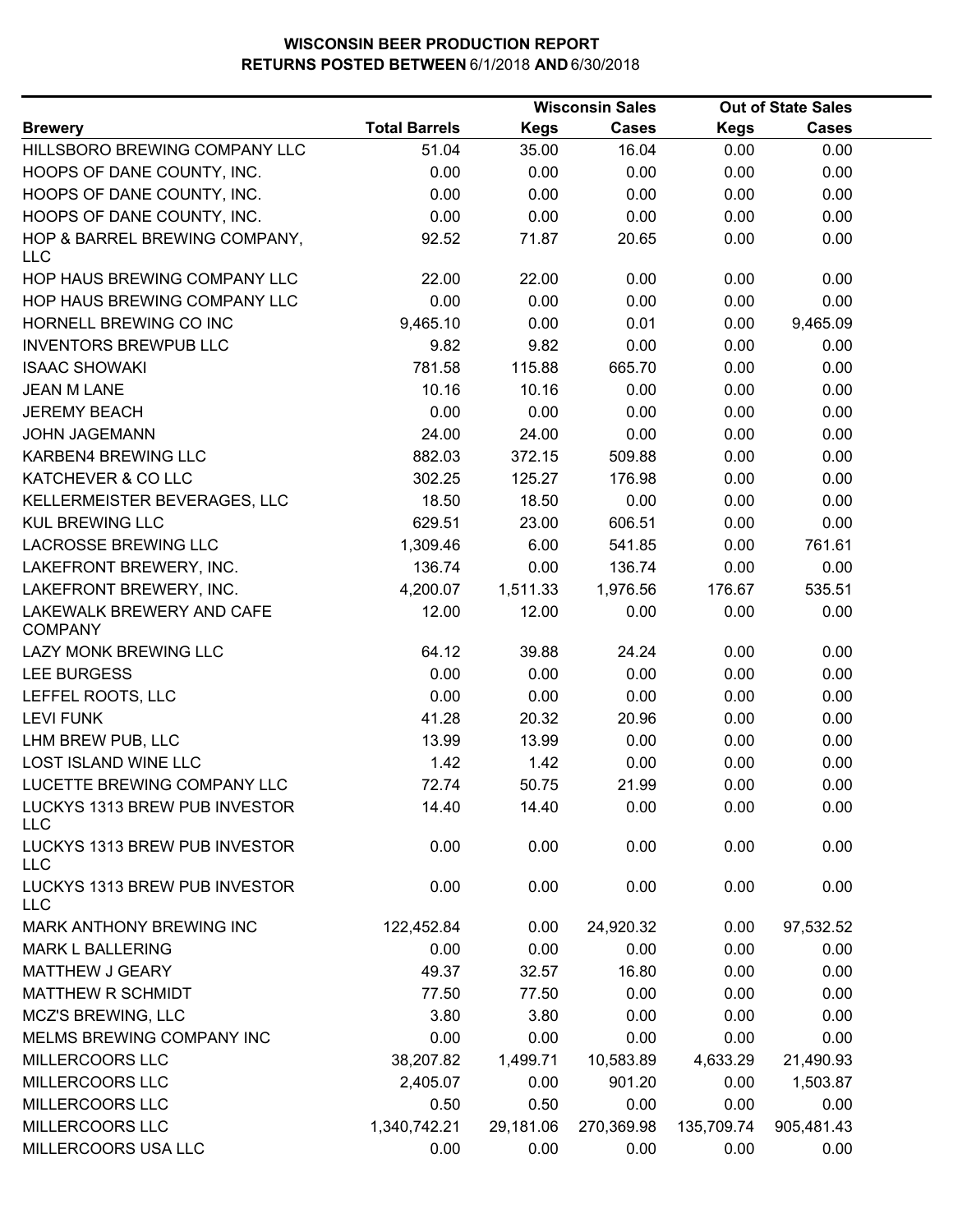|                                                 |                      |           | <b>Wisconsin Sales</b> |             | <b>Out of State Sales</b> |  |
|-------------------------------------------------|----------------------|-----------|------------------------|-------------|---------------------------|--|
| <b>Brewery</b>                                  | <b>Total Barrels</b> | Kegs      | <b>Cases</b>           | <b>Kegs</b> | <b>Cases</b>              |  |
| MILWAUKEE BREWING COMPANY                       | 1,173.44             | 351.85    | 821.59                 | 0.00        | 0.00                      |  |
| MILWAUKEE BREWING COMPANY                       | 32.40                | 32.40     | 0.00                   | 0.00        | 0.00                      |  |
| <b>MISSION BREWERY INC</b>                      | 0.00                 | 0.00      | 0.00                   | 0.00        | 0.00                      |  |
| MOBCRAFT BEER INC                               | 111.78               | 66.50     | 39.93                  | 0.00        | 5.35                      |  |
| <b>MODICUM BREWING LLC</b>                      | 16.28                | 15.16     | 1.12                   | 0.00        | 0.00                      |  |
| MOOSEJAW PIZZA & BREWING CO LLC                 | 97.40                | 63.50     | 33.90                  | 0.00        | 0.00                      |  |
| <b>MOUNTAIN CREST SRL LLC</b>                   | 6,420.77             | 21.00     | 677.53                 | 95.00       | 5,627.24                  |  |
| NATHAN R WARNKE                                 | 27.95                | 27.95     | 0.00                   | 0.00        | 0.00                      |  |
| <b>NEW BARONS BREWING</b><br><b>COOPERATIVE</b> | 3.25                 | 3.25      | 0.00                   | 0.00        | 0.00                      |  |
| NEW GLARUS BREWING COMPANY                      | 51,062.60            | 11,749.95 | 39,312.65              | 0.00        | 0.00                      |  |
| NEW GLARUS BREWING COMPANY                      | 294.90               | 70.25     | 224.65                 | 0.00        | 0.00                      |  |
| NEXT DOOR BREWING LLC                           | 127.94               | 59.50     | 68.44                  | 0.00        | 0.00                      |  |
| NEXT DOOR BREWING LLC                           | 13.06                | 12.00     | 1.06                   | 0.00        | 0.00                      |  |
| NICHOLAS CALAWAY                                | 173.40               | 100.75    | 72.65                  | 0.00        | 0.00                      |  |
| NORTHWOODS BREWING CORP LLC                     | 60.00                | 60.00     | 0.00                   | 0.00        | 0.00                      |  |
| OFF-KILTER BREWING INC                          | 0.00                 | 0.00      | 0.00                   | 0.00        | 0.00                      |  |
| OLIPHANT BREWING LLC                            | 49.82                | 33.30     | 0.00                   | 16.52       | 0.00                      |  |
| O'SO BREWING COMPANY                            | 407.89               | 142.67    | 252.65                 | 1.83        | 10.74                     |  |
| PABST BREWING COMPANY LLC                       | 0.00                 | 0.00      | 0.00                   | 0.00        | 0.00                      |  |
| PABST BREWING COMPANY LLC                       | 0.00                 | 0.00      | 0.00                   | 0.00        | 0.00                      |  |
| PABST BREWING COMPANY LLC                       | 0.00                 | 0.00      | 0.00                   | 0.00        | 0.00                      |  |
| PANDORA BREWING INC                             | 0.00                 | 0.00      | 0.00                   | 0.00        | 0.00                      |  |
| PARCHED EAGLE BREWPUB LLC                       | 11.19                | 11.19     | 0.00                   | 0.00        | 0.00                      |  |
| PATRICK MC INTOSH                               | 21.52                | 13.67     | 7.85                   | 0.00        | 0.00                      |  |
| PETER PETERSON                                  | 4.00                 | 4.00      | 0.00                   | 0.00        | 0.00                      |  |
| PETSKULL BREWING COMPANY LLC                    | 16.00                | 16.00     | 0.00                   | 0.00        | 0.00                      |  |
| PHUSION PROJECTS LLC                            | 36,286.26            | 0.00      | 789.18                 | 0.00        | 35,497.08                 |  |
| PIGEON RIVER BREWING LLC                        | 70.24                | 39.81     | 30.43                  | 0.00        | 0.00                      |  |
| PITCHFORK BREWING LLC                           | 18.65                | 18.65     | 0.00                   | 0.00        | 0.00                      |  |
| PLYMOUTH BREWING COMPANY LLC                    | 16.82                | 16.82     | 0.00                   | 0.00        | 0.00                      |  |
| PORT HURON BREWING COMPANY,<br><b>LLC</b>       | 0.00                 | 0.00      | 0.00                   | 0.00        | 0.00                      |  |
| POTOSI BREWING COMPANY                          | 1,291.00             | 277.60    | 663.40                 | 117.20      | 232.80                    |  |
| POTOSI BREWING COMPANY                          | 107.00               | 107.00    | 0.00                   | 0.00        | 0.00                      |  |
| RAIL HOUSE PROPERTIES LLC                       | 29.00                | 0.00      | 29.00                  | 0.00        | 0.00                      |  |
| RAISED GRAIN BREWING COMPANY<br><b>LLC</b>      | 0.33                 | 0.33      | 0.00                   | 0.00        | 0.00                      |  |
| RAISED GRAIN BREWING COMPANY<br><b>LLC</b>      | 203.80               | 109.83    | 93.97                  | 0.00        | 0.00                      |  |
| RANDOLPH OSKEY                                  | 15.97                | 15.97     | 0.00                   | 0.00        | 0.00                      |  |
| RANDYS FUNHUNTERS BREWERY INC                   | 12.00                | 12.00     | 0.00                   | 0.00        | 0.00                      |  |
| REBELLION BREWING HOLDING<br><b>COMPANY INC</b> | 0.00                 | 0.00      | 0.00                   | 0.00        | 0.00                      |  |
| RED EYE BREWING COMPANY LLC                     | 80.35                | 80.35     | 0.00                   | 0.00        | 0.00                      |  |
| REGAL BRAU BREWING COMPANY LLC                  | 783.19               | 0.00      | 27.96                  | 0.00        | 755.23                    |  |
| RHINELANDER BREWING CO LLC                      | 8,225.86             | 6.75      | 220.98                 | 0.00        | 7,998.13                  |  |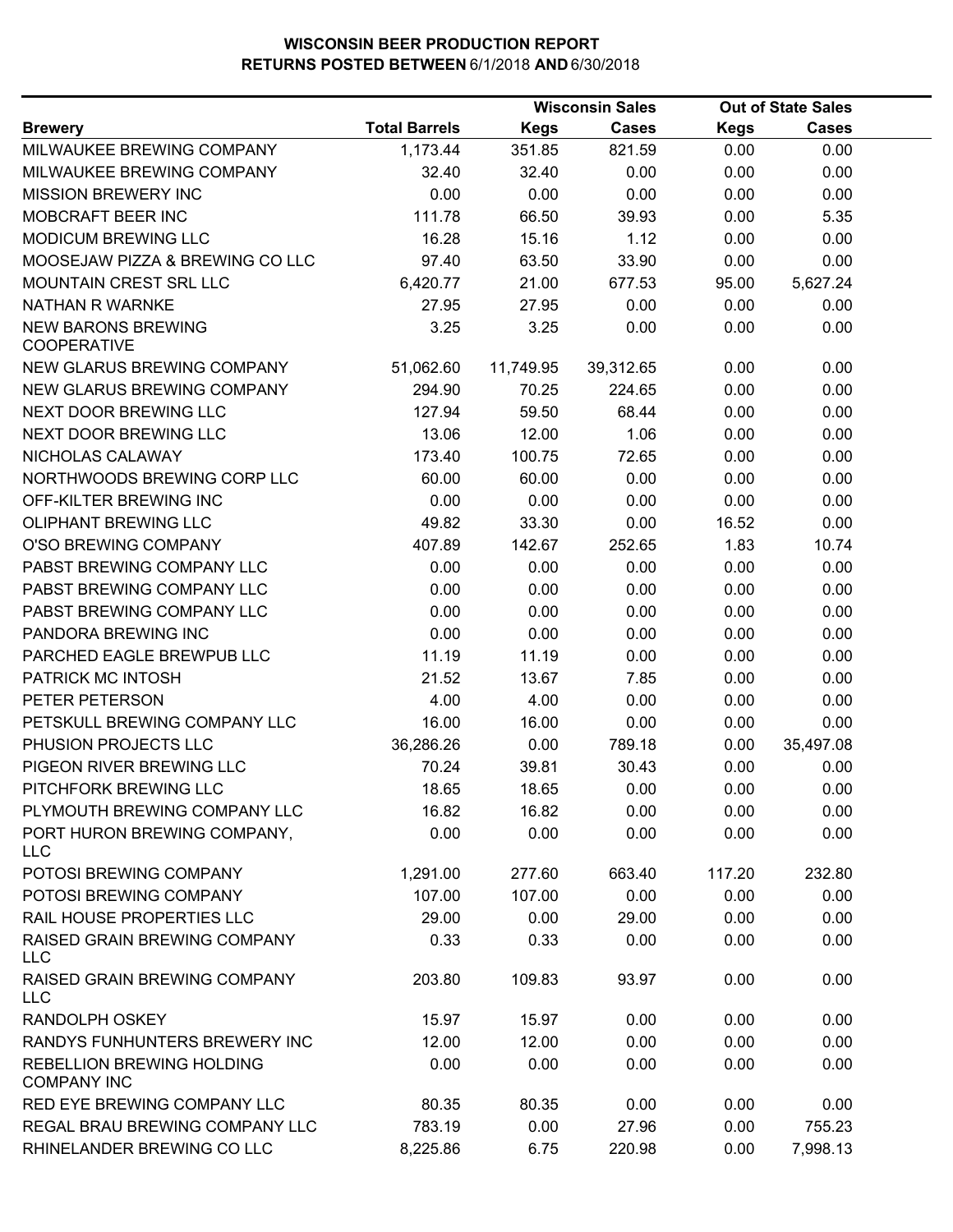|                                                        |                      |             | <b>Wisconsin Sales</b> |             | <b>Out of State Sales</b> |  |
|--------------------------------------------------------|----------------------|-------------|------------------------|-------------|---------------------------|--|
| <b>Brewery</b>                                         | <b>Total Barrels</b> | <b>Kegs</b> | <b>Cases</b>           | <b>Kegs</b> | <b>Cases</b>              |  |
| RHINELANDER BREWING CO LLC                             | 47.60                | 5.98        | 41.62                  | 0.00        | 0.00                      |  |
| RICHARD JOSEPH                                         | 25.70                | 25.70       | 0.00                   | 0.00        | 0.00                      |  |
| <b>RICHARD R TUESCHER</b>                              | 2.00                 | 2.00        | 0.00                   | 0.00        | 0.00                      |  |
| ROBERT A LARSON                                        | 216.98               | 116.34      | 80.49                  | 11.66       | 8.49                      |  |
| ROCKY REEF BREWING COMPANY                             | 22.65                | 22.65       | 0.00                   | 0.00        | 0.00                      |  |
| <b>ROGER MILLER</b>                                    | 7.74                 | 7.74        | 0.00                   | 0.00        | 0.00                      |  |
| ROWLAND'S CALUMET BREWING CO.,<br>INC.                 | 11.00                | 11.00       | 0.00                   | 0.00        | 0.00                      |  |
| ROWLAND'S CALUMET BREWING CO.,<br>INC.                 | 0.00                 | 0.00        | 0.00                   | 0.00        | 0.00                      |  |
| <b>RUSH RIVER BREWING LLC</b>                          | 227.10               | 83.47       | 65.62                  | 47.67       | 30.34                     |  |
| <b>RUSTIC VENTURES LLC</b>                             | 0.00                 | 0.00        | 0.00                   | 0.00        | 0.00                      |  |
| <b>RUSTIC VENTURES LLC</b>                             | 102.50               | 102.50      | 0.00                   | 0.00        | 0.00                      |  |
| SAND CREEK BREWING CO LLC                              | 339.17               | 134.73      | 161.37                 | 35.16       | 7.91                      |  |
| SAWMILL BREWING CO INC                                 | 23.75                | 23.75       | 0.00                   | 0.00        | 0.00                      |  |
| SAWMILL LOGGER ENTERPRISES LLC                         | 1.00                 | 1.00        | 0.00                   | 0.00        | 0.00                      |  |
| SLEEMAN BREWING COMPANY USA<br><b>INC</b>              | 8,231.97             | 4.36        | 69.30                  | $-4.36$     | 8,162.67                  |  |
| <b>SLOCUM LLC</b>                                      | 38.70                | 38.70       | 0.00                   | 0.00        | 0.00                      |  |
| SOUTH SHORE BREWERY, INC.                              | 61.00                | 61.00       | 0.00                   | 0.00        | 0.00                      |  |
| SOUTH SHORE BREWERY, INC.                              | 119.58               | 46.15       | 60.58                  | 8.50        | 4.35                      |  |
| <b>SPB LLC</b>                                         | 7,056.84             | 646.50      | 1,471.17               | 294.00      | 4,645.17                  |  |
| SPRECHER BREWING COMPANY, INC.                         | 753.13               | 314.97      | 364.12                 | 31.73       | 42.31                     |  |
| STARBOARD BREWING COMPANY LLC                          | 11.00                | 11.00       | 0.00                   | 0.00        | 0.00                      |  |
| <b>STEPHEN B ZINK</b>                                  | 2.19                 | 2.19        | 0.00                   | 0.00        | 0.00                      |  |
| STILLMANK BREWING COMPANY                              | 143.60               | 53.50       | 90.10                  | 0.00        | 0.00                      |  |
| STONE ARCH BREWPUB INC.                                | 20.34                | 20.34       | 0.00                   | 0.00        | 0.00                      |  |
| SUNSHINE BREWING COMPANY LLC                           | 11.14                | 6.01        | 5.13                   | 0.00        | 0.00                      |  |
| SWINGING BRIDGE BREWING<br><b>COMPANY</b>              | 22.00                | 21.00       | 1.00                   | 0.00        | 0.00                      |  |
| SWITCHGEAR BREWING COMPANY<br><b>LLC</b>               | 15.50                | 15.50       | 0.00                   | 0.00        | 0.00                      |  |
| <b>TERRAPIN BEER COMPANY LLC</b>                       | 0.00                 | 0.00        | 0.00                   | 0.00        | 0.00                      |  |
| THE EAU CLAIRE BREWING PROJECT<br><b>LLC</b>           | 988.43               | 205.25      | 783.18                 | 0.00        | 0.00                      |  |
| THE EXPLORIUM BREWPUB LLC                              | 80.75                | 80.75       | 0.00                   | 0.00        | 0.00                      |  |
| THE GD 2 LLC                                           | 40.38                | 40.38       | 0.00                   | 0.00        | 0.00                      |  |
| THE GREAT DANE PUB AND BREWING<br>COMPANY, INC.        | 151.10               | 151.10      | 0.00                   | 0.00        | 0.00                      |  |
| THE HOPEWELL BREWING COMPANY<br><b>LLC</b>             | 247.45               | 0.00        | 0.00                   | 0.00        | 247.45                    |  |
| THE LONE GIRL BREWING COMPANY -<br><b>WAUNAKEE LLC</b> | 46.75                | 46.75       | 0.00                   | 0.00        | 0.00                      |  |
| THE MCKENZIE RIVER CORPORATION                         | 0.00                 | 0.00        | 0.00                   | 0.00        | 0.00                      |  |
| THIRD SPACE BREWING LLC                                | 310.64               | 123.83      | 186.81                 | 0.00        | 0.00                      |  |
| THUMB KNUCKLE BREWING COMPANY                          | 0.00                 | 0.00        | 0.00                   | 0.00        | 0.00                      |  |
| TIMOTHY M NELSON                                       | 205.40               | 205.40      | 0.00                   | 0.00        | 0.00                      |  |
| TITLETOWN BREWING CO LLC                               | 527.80               | 274.75      | 253.05                 | 0.00        | 0.00                      |  |
|                                                        |                      |             |                        |             |                           |  |